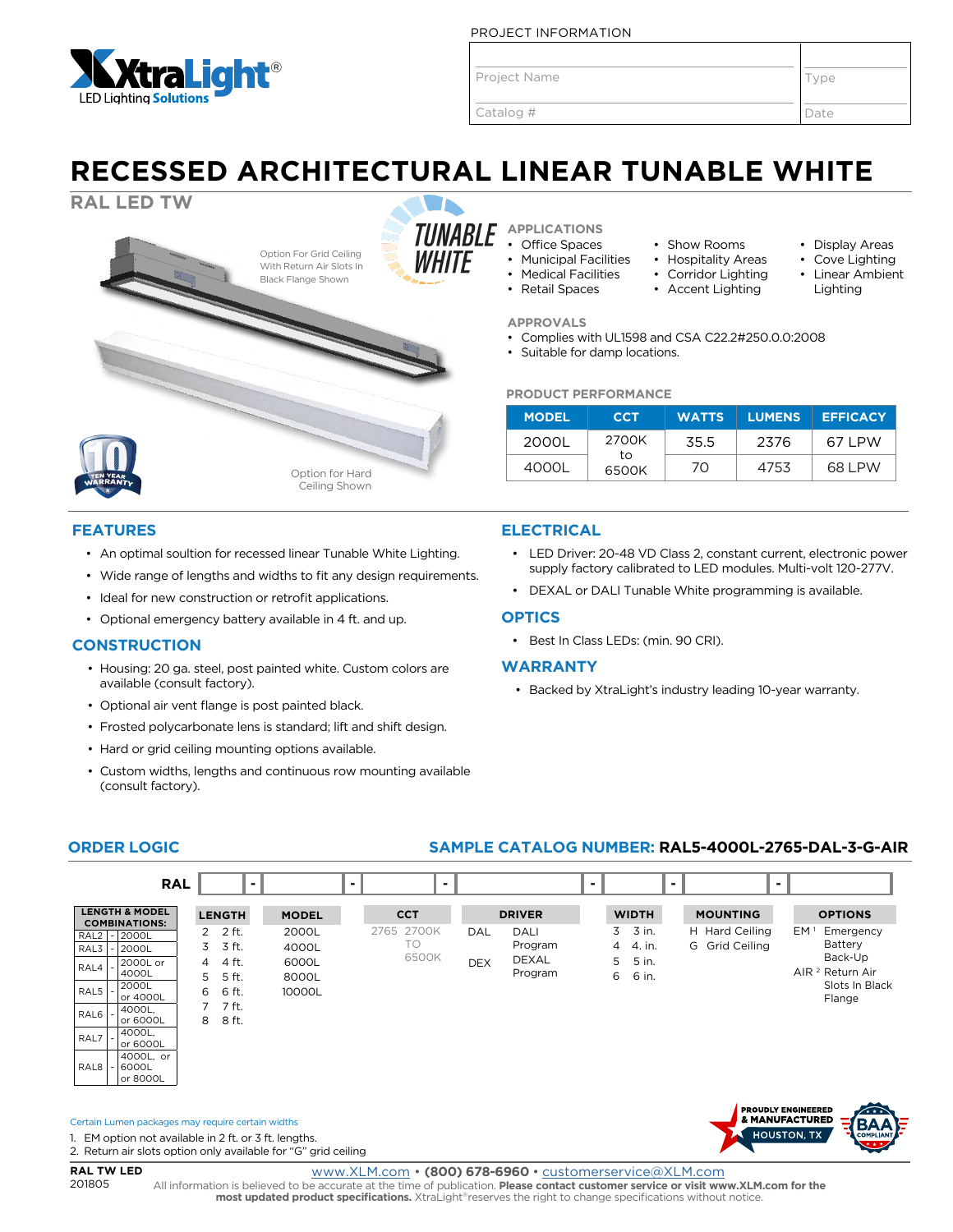### **RECESSED ARCHITECTURAL LINEAR TUNABLE WHITE**

**RAL LED TW**

**DIMENSIONAL DATA**

### **5 FT. OPTION FOR GRID CEILING AND RETURN AIR SLOTS SHOWN (BLACK FLANGE)**



#### **A HOWN (HEMMED LIE** 8 F<mark>T. OPTION FOR HARD CEILING SHOWN (HEMMED LIP)</mark>





201805 www.XLM.com • **(800) 678-6960** • customerservice@XLM.com 2.80 All information is believed to be accurate at the time of publication. **Please contact customer service or visit www.XLM.com for the**<br>**most updated product specifications.** XtraLight" reserves the right to change specifica

WORKING HARDER. LIGHTING SMARTER.<sup>®</sup>